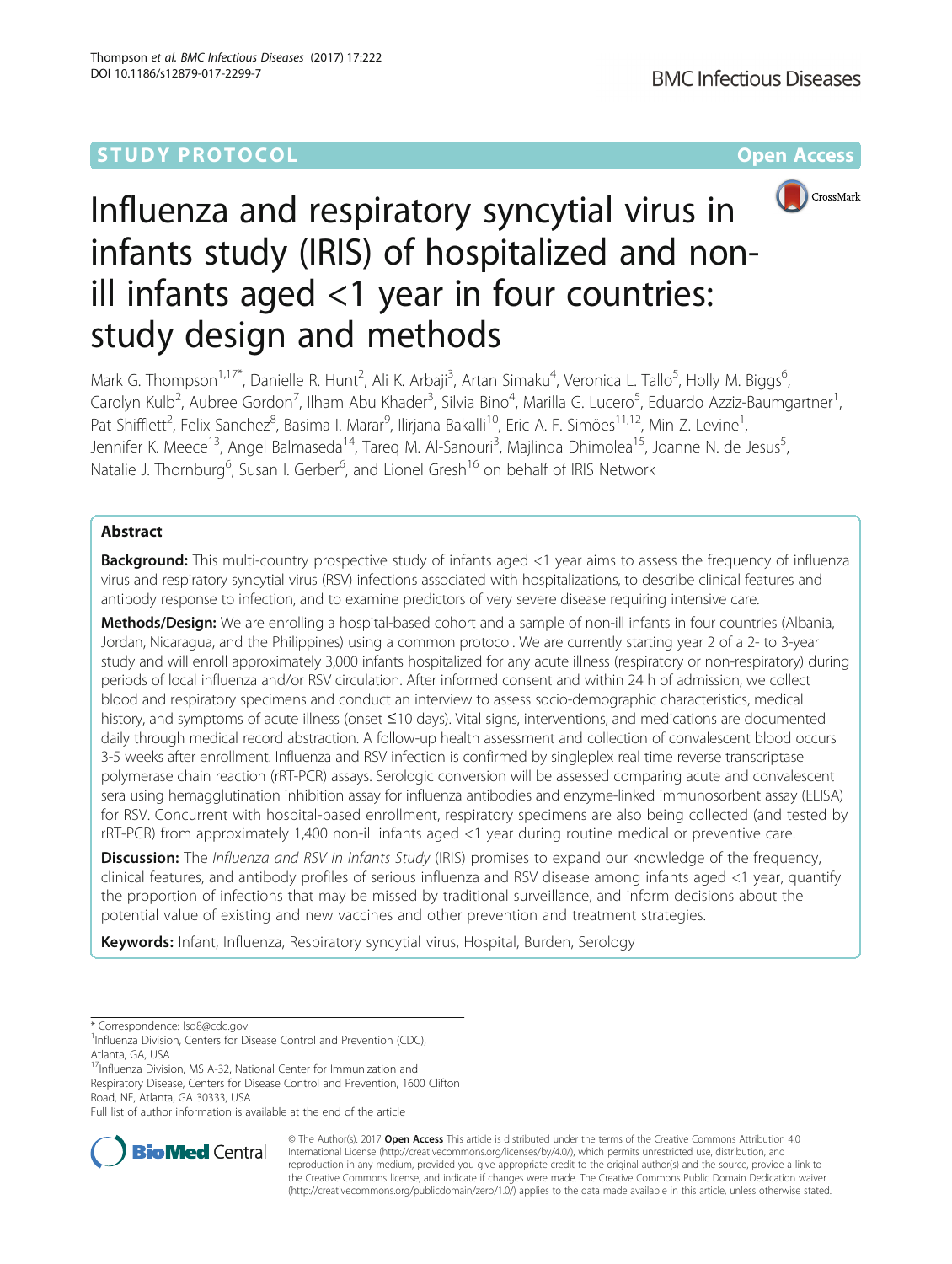# Background

International rates of hospitalization due to acute upper and lower respiratory disease are highest among infants aged  $\langle$ [1](#page-9-0) year old [1–[3](#page-9-0)]. Influenza virus [\[1](#page-9-0), [2](#page-9-0), [4](#page-9-0)–[6](#page-9-0)] and respiratory syncytial virus (RSV) [\[7](#page-9-0), [8\]](#page-9-0) infections are recognized as leading contributors to this burden; yet, existing studies typically underestimate the frequency of severe influenza and RSV diseases that require hospitalization among infants for multiple reasons. First, clinical complications from influenza virus infections, such as pneumonia and bronchiolitis, often occur days after the primary infection when molecular diagnostics may be less sensitive to detect reduced virus shedding by the time of hospitalization.<sup>1</sup> However, as demonstrated by a study in Thailand, serologic diagnostics may be able to detect antibody seroconversion following influenza infection even among hospitalized pneumonia patients who test negative for influenza using molecular diagnostics [[9](#page-9-0)–[11\]](#page-9-0). Likewise, serology may be a complementary tool to molecular diagnostics in determining recent RSV infections [\[12](#page-9-0), [13\]](#page-9-0).

Second, existing surveillance platforms often overlook non-febrile infections and non-respiratory manifestations of influenza and RSV infection [\[14](#page-9-0)–[17\]](#page-10-0). For example, in a study of children aged <3 years presenting with fever to emergency departments in France, about 1 in 3 children with laboratory-confirmed influenza presented with a non-respiratory disease (including febrile seizures, sepsis-like syndrome, and gastroenteritis) [\[14](#page-9-0)]. Likewise, RSV is typically considered an etiologic agent in respiratory tract infections during the RSV season [[18, 19](#page-10-0)], but it is also an important cause of apnea in preterm infants [\[20](#page-10-0)–[22](#page-10-0)] and can present with shock and as a sepsis-like syndrome in young infants [\[23](#page-10-0)–[25](#page-10-0)]. Additionally, both influenza and RSV infections often presents without fever in infants [[7,](#page-9-0) [17](#page-10-0), [26\]](#page-10-0). Thus, the true burden and clinical manifestations of both influenza and RSV among infants might be under-represented if subjects are selected for pathogen testing among those with only respiratory symptoms or only fever. Finally, confidence in the etiologic role of influenza and RSV in infant hospitalization requires comparative information on the prevalence of these infections among non-ill infants at the same time and from the same communities, which is often overlooked in epidemiologic studies of this population [[27\]](#page-10-0).

This U.S. Centers for Disease Control and Prevention (US CDC) funded multi-site prospective study will enroll approximately 3,000 infants aged <1 year hospitalized for any acute illness and a comparison sample of approximately 1,400 non-ill infants.<sup>2</sup> Here we provide an overview of the design and methods of the Influenza and RSV in Infants Study (IRIS) currently starting year 2 of a 2- to 3-year study in Albania, Jordan, Nicaragua, and the Philippines. Our study aims are to assess the frequency of influenza- and RSV-associated hospitalizations (i.e., severe disease) for respiratory and non-respiratory diseases, describe the clinical features of these infections and the predictors of intensive care (i.e., very severe disease), and describe the antibody response to influenza virus and RSV infections. Table [1](#page-2-0) lists the knowledge gaps we identified within each of these aims and the study features intended to address these gaps.

# Methods/Design

This prospective study consists of a hospital-based cohort and a cross-sectional sample of non-ill infants enrolled over 3 years in hospitals and ambulatory care settings serving infants in four countries (Table  $2$ ).<sup>3</sup> All study sites use a common protocol and data collection tools (using personal computers or mobile devices).<sup>4</sup> The design and screening methodologies for the hospital and community studies are described separately (below) followed by a description of common laboratory, statistical, and data management procedures.

#### Hospitalized infants study design

For each study year, each site is enrolling approximately 350–500 infants aged <1 year old hospitalized with an acute medical illness during periods of local influenza circulation in year 1 and during periods of either influenza viruses or RSV circulation starting in year 2 (and for any subsequent years of the study), as indicated by local and national virus surveillance platforms.<sup>5</sup> We intend to begin enrollment during the early phase of local influenza virus and RSV circulation and continue past the peak through the decline in local circulation if possible. Enrollment goals are set per week in order to sample infants and extend the use of resources across the study period; enrollment can potentially expand during periods of peak circulation of either influenza or RSV.<sup>6</sup> Each day, study staff use hospital admission records (including presenting complaints and preliminary admission diagnoses) to register all acutely ill infants and stratify them into respiratory versus non-respiratory illness groups and general ward versus intensive care unit (ICU) placements (Fig. [1\)](#page-3-0).<sup>7</sup> Infants within the resulting four strata are randomly sorted and prioritized in order to approach a mixture of patient types until the maximum daily enrollment in each group has been met. <sup>8</sup> Infants are screened for eligibility within 24 h of hospital admission to confirm that the family lives in the local area and that the illness onset was within the prior 10 days. Only basic descriptive information is then recorded for infants who are ineligible, are not approached, or whose parents refuse informed consent; these data will be used to assess possible selection bias and to describe the denominator of weekly hospitalized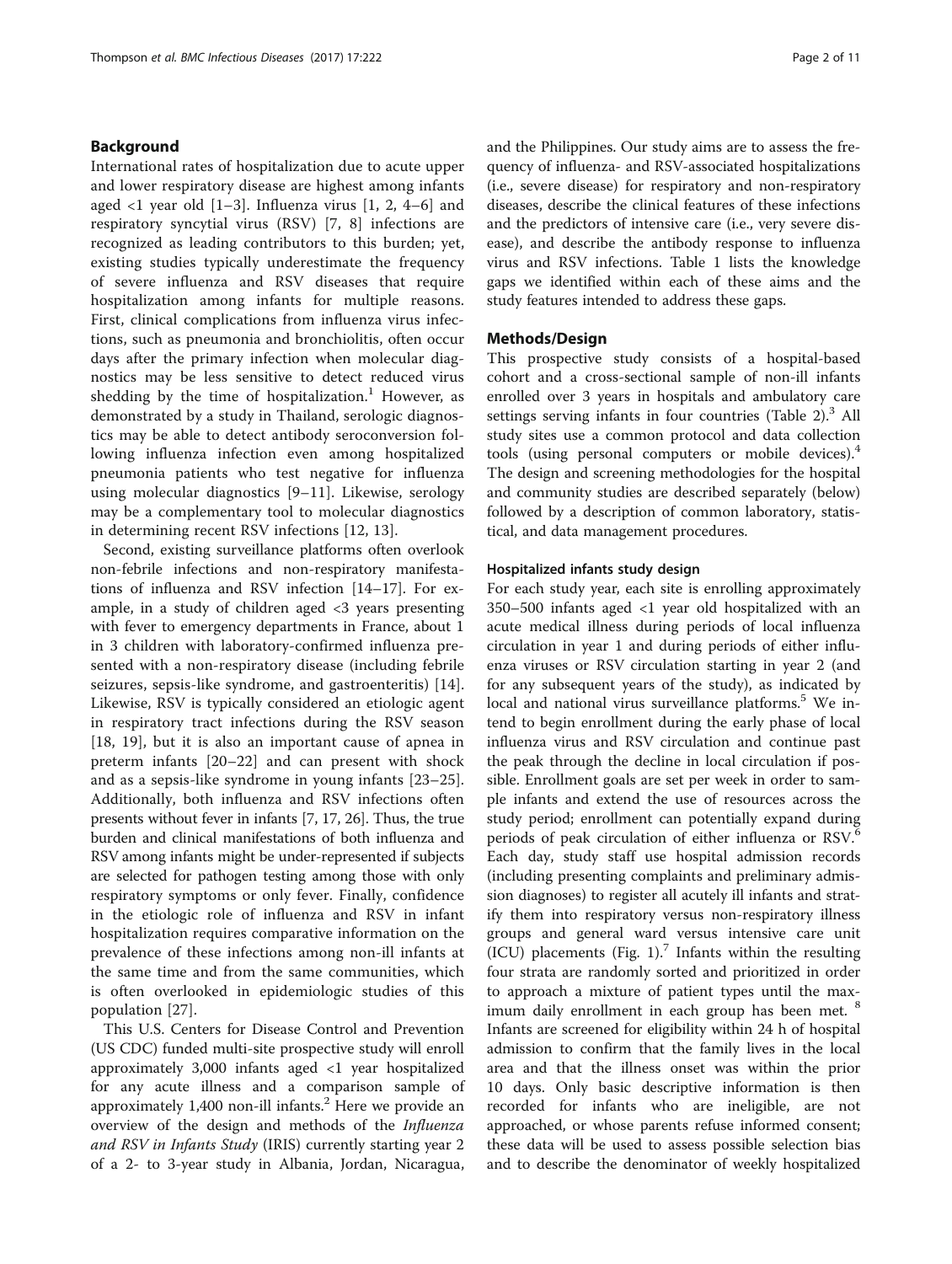# <span id="page-2-0"></span>Table 1 Study goals and features intended to address specific knowledge gaps

| A. Assess the frequency of influenza- and RSV-associated hospitalizations |  |  |
|---------------------------------------------------------------------------|--|--|
| among infants ages <1 year old                                            |  |  |

| Knowledge Gap                                                                                                                                                                                        | Study Feature                                                                                                                                                                                                                                                                                        |
|------------------------------------------------------------------------------------------------------------------------------------------------------------------------------------------------------|------------------------------------------------------------------------------------------------------------------------------------------------------------------------------------------------------------------------------------------------------------------------------------------------------|
| Few studies have examined<br>influenza and RSV<br>hospitalizations outside of<br>high-income countries.                                                                                              | Enroll patients in study sites<br>located in four diverse middle-<br>income countries (Albania, Jordan,<br>Nicaragua, and The Philippines).                                                                                                                                                          |
| Studies often enroll only<br>during peak periods of<br>virus circulation.                                                                                                                            | Enroll patients during an extended<br>period to take into account prolonged<br>and overlapping periods of influenza<br>and RSV circulation.                                                                                                                                                          |
| Typical severe acute respiratory<br>illness (SARI) surveillance<br>strategies use highly specific<br>case definitions that overlook<br>non-respiratory and non-febrile<br>manifestations of disease. | Enroll admissions due to any acute<br>(respiratory and non-respiratory)<br>illnesses; describe the clinical<br>diagnoses associated with influenza<br>and RSV infections.                                                                                                                            |
| Secondary complications, like<br>pneumonia and bronchiolitis,<br>often occur after acute viral<br>infections, and thus viral<br>shedding may be missed by<br>the time of hospitalization.            | In addition to molecular diagnostics,<br>serologic assays will be used to<br>identify recent influenza and RSV<br>infections.                                                                                                                                                                        |
| More information is needed<br>on the virus-specific<br>attributable fraction for<br>influenza and RSV disease.                                                                                       | Assess the prevalence of influenza<br>and RSV infections among healthy<br>infants who have not been ill for at<br>least 7 days at specimen collection<br>(all study years) and confirm absence<br>of symptoms up to 4-10 days after<br>collection (starting in year 2 and<br>continuing afterwards). |
| B. Describe the clinical features of influenza- and RSV-associated<br>disease                                                                                                                        | hospitalizations among infants and the predictors of very severe                                                                                                                                                                                                                                     |

Information is limited on the non-respiratory disease manifestations of influenza and RSV infections among infants.

The range of clinical severity for influenza and RSV infections among infants is poorly characterized outside of high-income countries.

Extent to which antibiotics may be over-utilized and influenza antivirals may be under-utilized among infants is unclear, especially outside of high-income countries.

Further research is needed to identify risk factors for very severe disease (i.e., requiring intensive care), especially outside of high-income countries.

#### Knowledge Gap Study Feature

Assess the frequency of influenza and RSV infections among infants hospitalized with non-respiratory illness (including febrile seizures, otitis media, diarrhea, and sepsis-like syndromes).

Examine symptoms and signs (including temperature, oxygen saturation, and respiration), oxygen support, and treatments at admission and then daily during hospitalization for influenza and RSV infected infants.

Describe the use of and timing of administration of antibacterial and antiviral agents during infants' hospitalization.

Assess the characteristics of infants (e.g., age, sex, prematurity, co-morbid conditions), viruses, and environmental characteristics (e.g., socio-economic status, household composition, distance from hospital) associated with more severe illness presentation.

# Table 1 Study goals and features intended to address specific knowledge gaps (Continued)

| Information on the clinical<br>course of influenza and RSV<br>infections during and<br>following hospitalization is<br>limited, especially outside of<br>high-income countries.             | Describe the length of stay in the<br>general ward or ICU and the frequency<br>of death and hospital re-admission<br>within 30 days post-discharge among<br>enrolled infants.                                                                 |
|---------------------------------------------------------------------------------------------------------------------------------------------------------------------------------------------|-----------------------------------------------------------------------------------------------------------------------------------------------------------------------------------------------------------------------------------------------|
| infections                                                                                                                                                                                  | C. Describe the acute antibodies to influenza and RSV by months of age<br>among infants <1 year old and their humoral immune response to                                                                                                      |
| Knowledge Gap                                                                                                                                                                               | Study Feature                                                                                                                                                                                                                                 |
| Given that infancy is a period<br>of dynamic immune system<br>development, there is limited<br>information on the antibody<br>response of infants.                                          | Describe the influenza and RSV<br>antibody response of infants by age<br>sub-strata for all infants at hospital<br>admission.                                                                                                                 |
| More information is needed<br>on the prevalence of influenza<br>antibodies among infants of<br>mothers who received<br>influenza vaccination during<br>pregnancy.                           | In study sites where influenza<br>vaccination is available, describe the<br>influenza antibody profiles of infants<br>born to influenza vaccinated vs.<br>unvaccinated mothers.                                                               |
| Implications of pre-infection<br>influenza and RSV antibodies<br>to the manifestation of disease<br>and immune response among<br>infants are unclear (especially<br>those aged <6 months).  | Compare acute antibodies for influenza<br>and RSV (at hospital admission) and<br>subsequent sero-conversion among<br>infants receiving general vs. intensive<br>care by age sub-strata.                                                       |
| Information on the frequency<br>with which influenza and RSV<br>infections result in robust<br>antibody response is limited,<br>especially by sub-age-strata<br>among infants aged <1 year. | Describe the frequency of serologic<br>conversion to influenza and RSV using<br>acute and convalescent sera among<br>infants with infections confirmed by<br>real-time reverse transcriptase<br>polymerase chain reaction<br>(rRT-PCR) assay. |

acutely ill infants. Study staff collect other hospital census information daily, including the number of available pediatric general ward and ICU beds, to consider differences in access to hospital care over time and between study sites.

After completing written informed consent, extensive socio-demographic [[28, 29](#page-10-0)], epidemiological, and clinical information is collected at enrollment, at a 3–5 week follow-up encounter, and through hospital record abstraction (summarized in Table [3\)](#page-4-0). Respiratory specimens using combined nasal and oropharyngeal (OP) swabs (or endotracheal aspirate for intubated infants) and up to 2.5 ml of blood are collected by trained staff within 24 h of admission.<sup>9</sup> Information on socio-demographic characteristics, medical history, maternal and infant vaccination history (documented from vaccination cards when available), and symptoms of the acute illness are gathered from parents (or guardians).

Hospital records are abstracted to document clinical signs and measurements at admission, including clinicianmeasured temperature, respiration rate, and oxygen saturation. For each subsequent day of hospitalization, we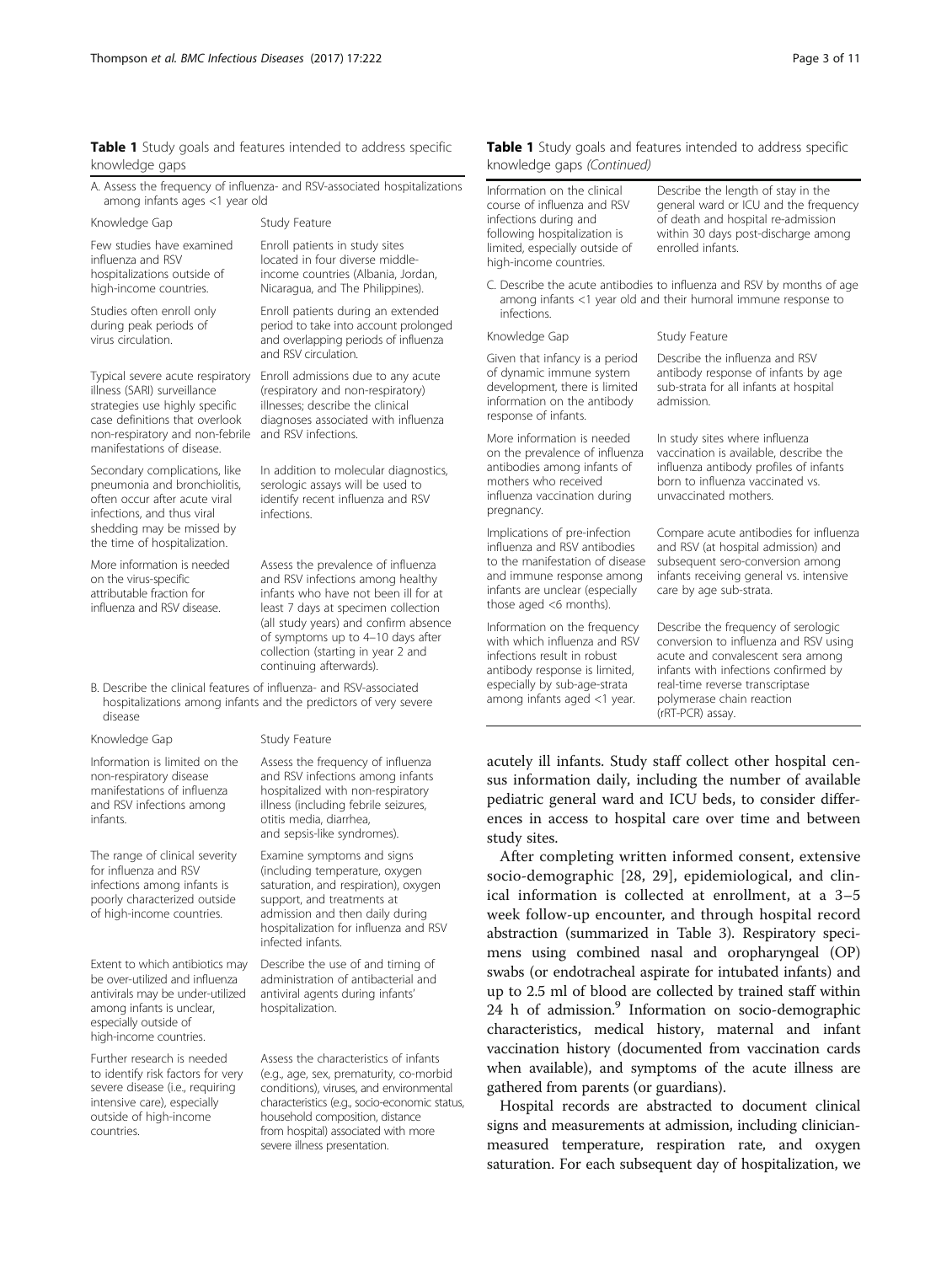| City, Country<br>(Local Population<br>Served by Hospitals) | Sponsoring Institution                                                             | Hospitalized Infant Study                                          |                                                |                                                  | Non-Ill Infant Study                                                                                                                                                                                                              |  |
|------------------------------------------------------------|------------------------------------------------------------------------------------|--------------------------------------------------------------------|------------------------------------------------|--------------------------------------------------|-----------------------------------------------------------------------------------------------------------------------------------------------------------------------------------------------------------------------------------|--|
|                                                            |                                                                                    | Study Hospitals                                                    | Number of<br>Pediatric<br>General Ward<br>Beds | Number of<br>Pediatric<br>Intensive Care<br>Beds | Non-III Enrollment Sites                                                                                                                                                                                                          |  |
| Tirana, Albania<br>$(-610,000)$                            | South East European Center<br>for Surveillance & Control of<br>Infectious Diseases | Pediatric<br>Department<br>University Hospital<br>"Mother Theresa" | 88                                             | 25                                               | Enrolled during well-baby immunization<br>visits to (a) Mother and Child Consultancy<br>Room, Health Center No. 4 Tirana, Tirana<br>Regional Health Authority, and (b) the                                                        |  |
|                                                            |                                                                                    | Maternity Hospital<br>"Oueen Geraldine"<br>Neonatology Unit        | 19                                             | 5                                                | Pediatric Surgical Ward, University<br>Hospital "Mother Theresa," Tirana, Albania                                                                                                                                                 |  |
| Amman, Jordan<br>$(\sim4$ Million)                         | The Fastern Mediterranean<br>Public Health Network                                 | Al-Basheer Hospital,<br>Maternal and<br>Pediatric Building         | 120                                            | 70                                               | Enrolled from Al-Owdah Primary<br>Healthcare Center, which provides<br>maternal and child health services; infants<br>are recruited during routine visits for<br>immunization, growth monitoring, or<br>other well-baby check-ups |  |
| Managua,<br>Nicaragua<br>$(\sim 1$ Million)                | Sustainable Sciences Institute                                                     | Hospital Infantil<br>Manual De Jesus<br>Rivera "La Mascota"        | 270                                            | 31                                               | Enrolled from Health Center Socrates<br>Flores Vivas during immunization visits,<br>well-baby check-ups, and from a local<br>pediatric cohort study, previously<br>described [34, 35]                                             |  |
| Bohol Island.<br>The Philippines<br>$(\sim]1.4$ Million)   | Research Institute for<br>Tropical Medicine                                        | Governor Celestino<br>Gallares Memorial<br>Regional Hospital       | 42                                             | 8                                                | Enrolled during immunization visits at (a)<br>Cogon Lower Barangay Health Station, (b)<br>Cogon Upper Barangay Health Station,<br>and (c) Taloto Health Center                                                                    |  |

#### <span id="page-3-0"></span>Table 2 Network study countries, sponsors, and enrollment sites

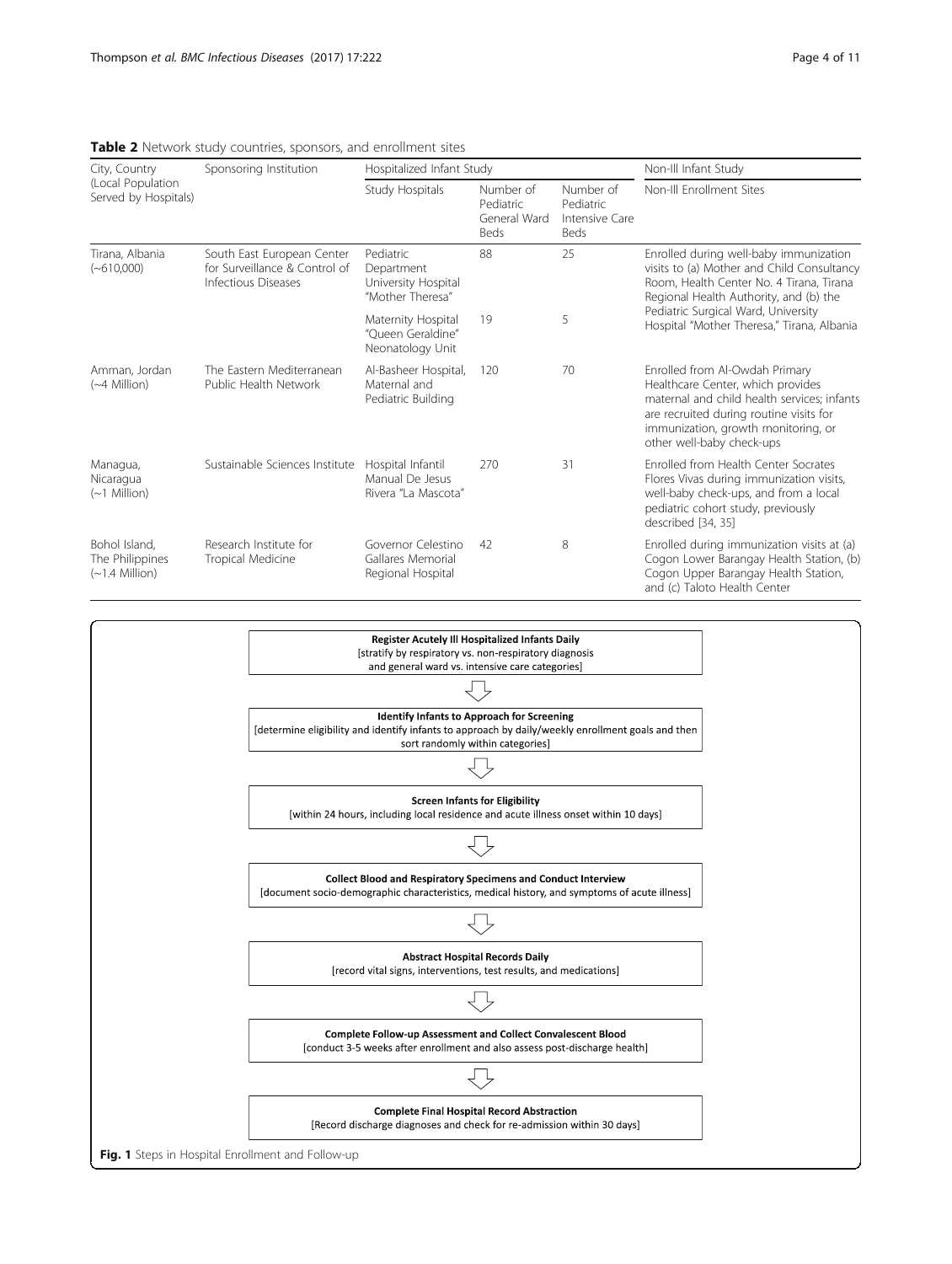# <span id="page-4-0"></span>Table 3 Key Variables and Sources of Information for Hospitalized and Non-Ill Infants

|                                                                                                        |            | Hospitalized Infants  |                  |                   |
|--------------------------------------------------------------------------------------------------------|------------|-----------------------|------------------|-------------------|
|                                                                                                        | Enrollment | 3-5 Week<br>Follow-Up | Hospital Records | <b>Fnrollment</b> |
| Specimens                                                                                              |            |                       |                  |                   |
| Combined nasal and oropharyngeal swabs                                                                 | $\sqrt{}$  |                       |                  | $\sqrt{ }$        |
| Blood (Sera)                                                                                           |            | $\sqrt{}$             |                  |                   |
| Endotracheal aspirate (for intubated infants)                                                          |            |                       |                  |                   |
| Infant illness                                                                                         |            |                       |                  |                   |
| Date of illness onset and resolution                                                                   |            | V                     |                  |                   |
| Maternal-reported symptoms                                                                             | V          | V                     |                  |                   |
| Ambulatory and self-care for illness                                                                   | $\sqrt{}$  | $\sqrt{}$             |                  |                   |
| Clinical signs at admission and per day                                                                |            |                       | V                |                   |
| Clinical diagnoses                                                                                     |            |                       |                  |                   |
| Clinical interventions                                                                                 |            |                       |                  |                   |
| Clinical laboratory results                                                                            |            |                       |                  |                   |
| Clinical radiographic information                                                                      |            |                       |                  |                   |
| Readmission to hospital                                                                                |            | V                     |                  |                   |
| Other hospitalizations post-discharge                                                                  |            | $\sqrt{}$             | N                |                   |
| Infant characteristics                                                                                 |            |                       |                  |                   |
| Demographic (sex, birth date, race, ethnicity) information                                             | $\sqrt{}$  |                       |                  |                   |
| Current weight                                                                                         |            | $\sqrt{}$             |                  |                   |
| Current length                                                                                         |            | $\sqrt{}$             |                  |                   |
| Perceived overall health and functioning                                                               |            | V                     |                  |                   |
| Influenza vaccination status (from vaccination cards when available)                                   |            | $\sqrt{}$             |                  |                   |
| Delivery characteristics (including gestational age, birth weight,<br>complications and abnormalities) |            |                       |                  |                   |
| Diagnoses and history of care for chronic conditions                                                   | $\sqrt{}$  |                       |                  |                   |
| Diagnoses and history of care for prior acute illnesses                                                |            |                       |                  |                   |
| Results of previous laboratory tests                                                                   |            |                       |                  |                   |
| Other immunization status                                                                              | V          | $\sqrt{}$             | V                |                   |
| Daycare attendance                                                                                     |            |                       |                  |                   |
| Household characteristics                                                                              |            |                       |                  |                   |
| Age of each household member                                                                           |            |                       |                  |                   |
| Education and occupation of parents (or guardians)                                                     |            |                       |                  |                   |
| House size and number of rooms                                                                         |            |                       |                  |                   |
| Subjective social status                                                                               |            |                       |                  |                   |
| Household wealth index                                                                                 |            |                       |                  |                   |
| Household smoking                                                                                      |            |                       |                  |                   |
| Maternal characteristics                                                                               |            |                       |                  |                   |
| Subjective health status                                                                               |            | $\sqrt{}$             |                  |                   |
| Medical conditions                                                                                     |            |                       |                  |                   |
| Pregnancy history and complications during study infant's gestation                                    |            |                       |                  |                   |
| History of and current breastfeeding                                                                   |            |                       |                  |                   |
| Influenza vaccination status (from vaccination cards when available)                                   |            |                       |                  |                   |
| Knowledge of and worry about influenza illness                                                         |            |                       |                  |                   |
| Knowledge of and attitudes toward influenza vaccine for infants aged ≥6 months                         |            |                       |                  |                   |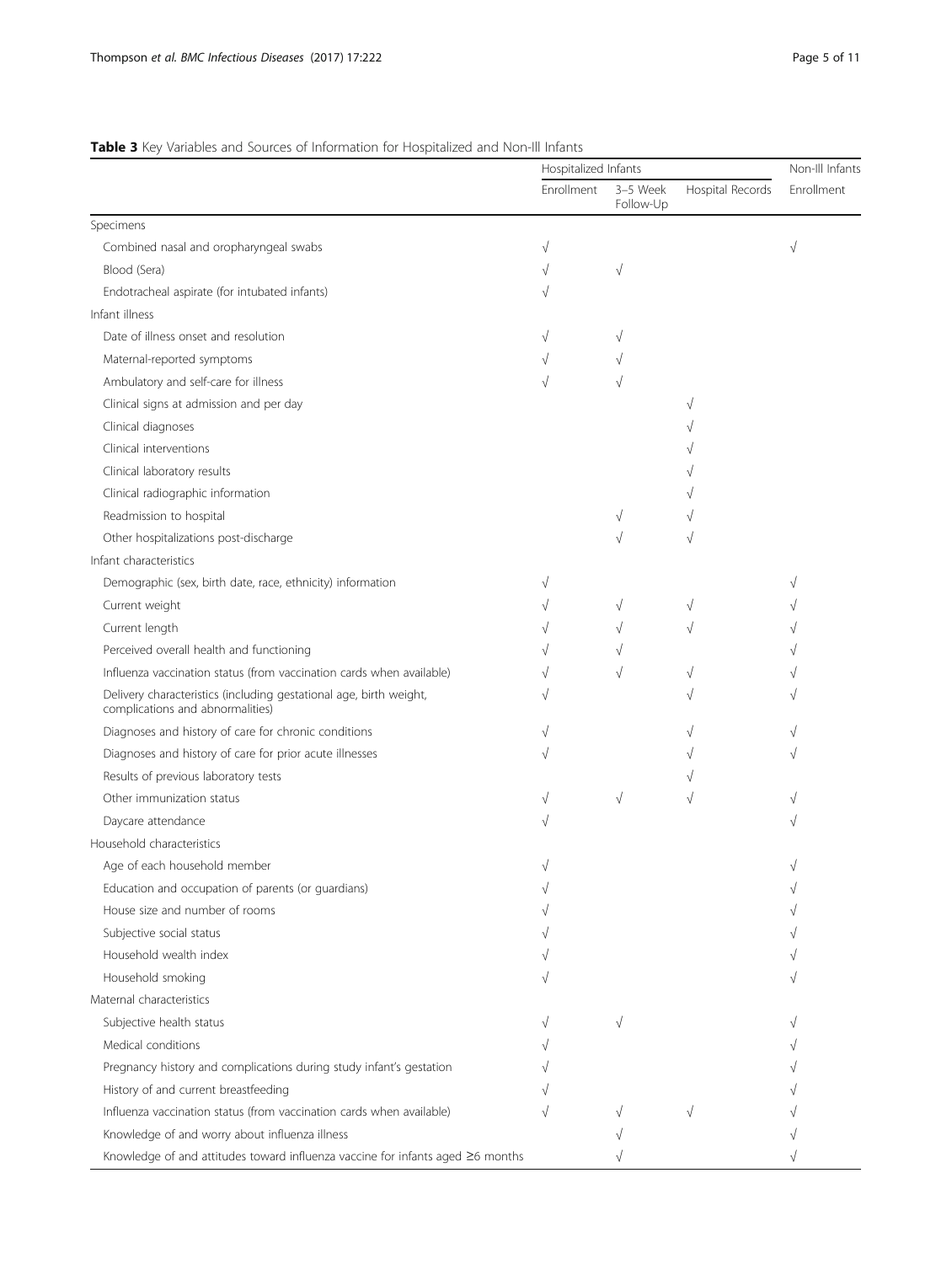document clinical signs and the lowest and highest measurements of vital signs and oxygen saturation. Clinical diagnoses at admission and discharge are recorded, including International Classification of Diseases (ICD) codes for discharge diagnoses. Clinical interventions, such as oxygen support, and treatments (including antibacterial and antiviral agents) are documented throughout hospitalization. Clinical laboratory values (such as white blood cell count) and test results (including bacterial, viral, and parasite detection), chest radiographic information (including digital images, if available), and other clinical assessments carried out as part of regular clinical care are also recorded. We also document hospital readmissions within 30 days of discharge for the index illness.

All infants in the hospital-based cohort complete a follow-up assessment and a convalescent blood draw (up to 2.5 ml of blood) 3–5 weeks after enrollment through hospital or home visits. Information on the infant's health since hospital discharge (including recovery, readmission, or death) are gathered from parents and may be supplemented by review of medical and administrative records. At the follow-up assessment, questions about knowledge, attitudes, and practices (KAP) toward influenza illness, including the extent of worry about influenza [[30\]](#page-10-0), are asked for all parents; KAP toward influenza vaccines are asked among parents of infants aged >6 months, including previously validated measures of intention to vaccinate [[31](#page-10-0)–[33\]](#page-10-0) and the perceived effectiveness and safety of influenza vaccines [\[31](#page-10-0), [33\]](#page-10-0).

#### Community non-ill infants study design

For each study year, concurrent with hospital enrollment, approximately 150–300 non-ill infants aged <1 year per site are enrolled during routine preventive care encounters with weekly enrollment goals stratified by ages 0–5 months and 6–11 months in order to reflect the mixture of ages observed among hospitalized infants. As described in Table [2](#page-3-0), all study sites enrolled non-ill infants during routine immunization visits; Jordan also enrolled infants during routine growth monitoring and other well-baby check-up visits; Nicaragua enrolled additional non-ill infants from an existing prospective cohort study [\[34](#page-10-0), [35](#page-10-0)]. Screening questions confirm that the infant has not been acutely ill within the past 7 days with nasal congestion or discharge, new or worsening cough, shortness of breath, difficulty breathing, wheezing, fever, chills, or diarrhea. After informed consent is obtained from parents, trained staff collect combined nasal and OP swabs and complete a structured interview covering the same infant, household, maternal characteristics, and KAP assessed for hospitalized infants (Table [3](#page-4-0)). No blood is collected from non-ill infants. Starting in the second year

of the study, a follow-up contact will be made to parents of non-ill infants (4–10 days after enrollment) to assess whether the infant developed illness symptoms after the initial interview.

#### Laboratory methods

Respiratory specimens are tested for influenza and RSV by reference laboratories at each study site using validated singleplex real time reverse transcriptase polymerase chain reaction (rRT-PCR) assays, with protocols, primers, probes, and reagents supplied by US CDC.<sup>10</sup> Study laboratories completed WHO influenza proficiency panels and quality assurance testing (of every  $5<sup>th</sup>$  influenza positive and every  $20<sup>th</sup>$  influenza negative) administered by Marshfield Clinic Laboratory (Marshfield, Wisconsin). RSV proficiency panels were administered and reviewed by US CDC.

Also at each study site's research laboratory, we will complete multiple virus testing on respiratory specimens from both hospitalized and non-ill infants using multiplex real-time PCR for detection of pathogen genes by TaqMan® technology (Fast-track Diagnostics [FTD], Silema, Malta); specifically, we are utilizing FTD Respiratory Pathogens 21, which is a five tube multiplex for detection of influenza A virus, influenza A(H1N1) swine virus, influenza B virus, rhinoviruses, coronaviruses (NL63, 229E, OC43, HKU1), parainfluenza viruses 1-4, human metapneumovirus, bocavirus, respiratory syncytial virus, adenoviruses, enteroviruses, parechoviruses, Mycoplasma pneumoniae, and an internal control. Prior to beginning multiplex testing, each site laboratory completed Respiratory II EQA (External Quality Assessment) Programme by QCMD (Glasgow, Scotland; RESPII16 Catalogue Number QAV164189), which includes molecular detection and determination of human metapneumovirus, respiratory adenoviruses, rhinoviruses, coronaviruses and parainfluenza viruses. Although we will compare influenza and RSV results from both singleplex and multiplex assays, the singleplex rRT-PCR results will be the "gold standard" or primary assay.

A random subset of all influenza viruses may undergo virus isolation, depending on the availability of virus characterization information from local surveillance platforms. Also, some influenza viruses/specimens may have molecular characterization with genetic sequencing and other assays to detect genetic markers and antiviral resistance. A sampling of specimens positive for RSV will be selected and characterized by target genetic sequencing. Remaining aliquots of all study respiratory specimens will be sent to a CDC-designated facility for banking and storage; no specimens will contain personal identifiers. These specimens may also be utilized to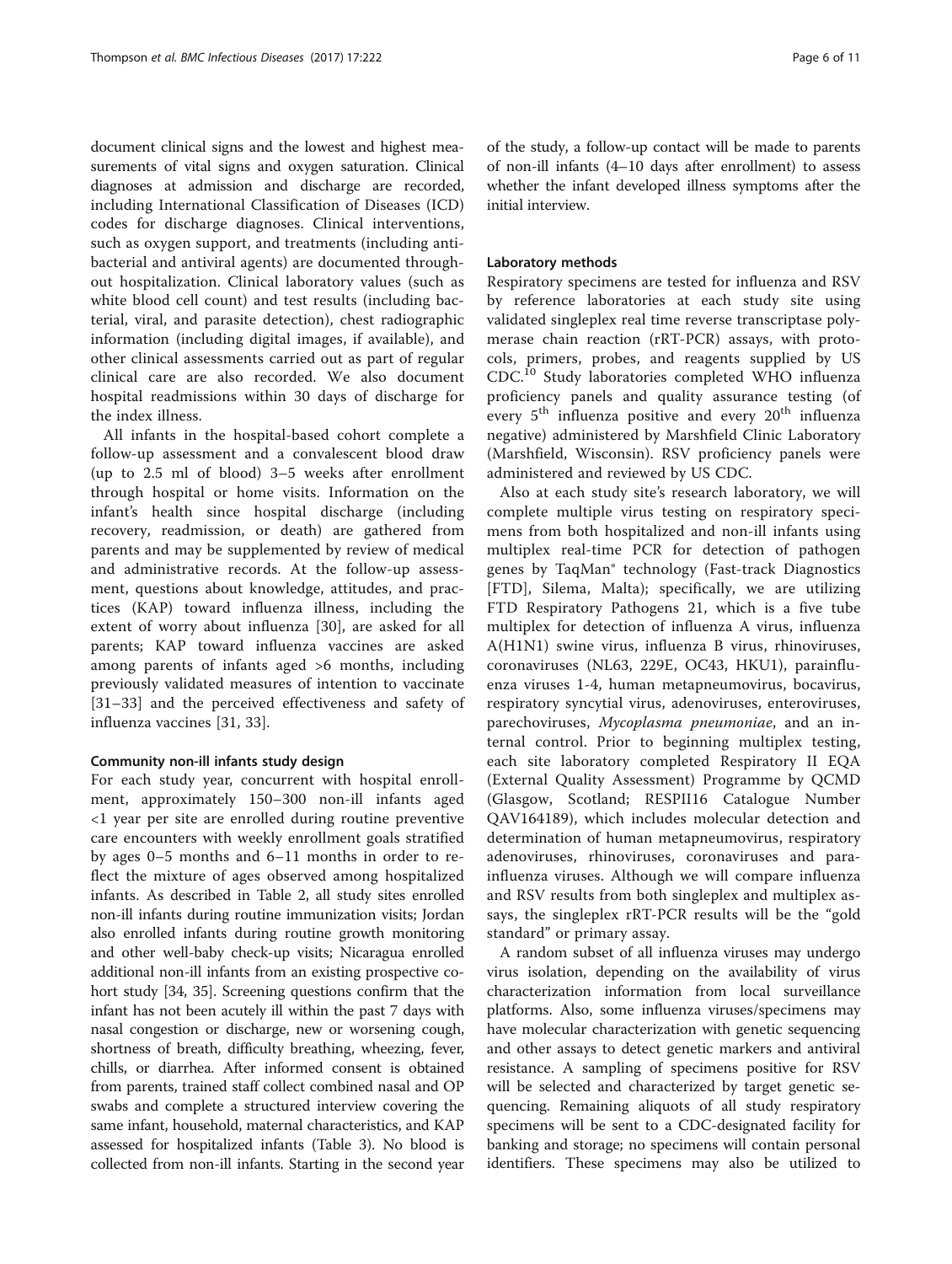investigate biomarkers of disease severity or novel viruses or pathogens.

Hemagglutination inhibition (HI) assay will be completed following the US CDC protocol [[36\]](#page-10-0) at the Battelle laboratory (Aberdeen, Maryland), after completing a proficiency panel. Duplicate results will be used to calculate the geometric mean antibody titer (GMT) against seven influenza A and B virus strains that include local influenza vaccine strains and circulating strains for the study year (for possible infant exposure) and prior years (for possible maternal exposure). Serologic confirmation of influenza infection will be defined as ≥4 fold rise in GMT from acute to convalescent sera, with convalescent HI titer of  $\geq 40$ GMT.

RSV-specific serum IgG, IgM, and IgA will be detected using standard enzyme-linked immunosorbent assay (ELISA) procedures [\[37](#page-10-0), [38\]](#page-10-0). Endpoint titers will be determined for serum antibodies to the F and G proteins of RSV.

#### Data management

Data collection and site-level management are conducted using REDCap (Research Electronic Data Capture), which is a browser-based metadata-driven software system (Vanderbilt University, Nashville, TN) [[39\]](#page-10-0). The recruitment log (including randomization and prioritization by recruitment strata), screening survey, informed consent, enrollment interview, specimen management, laboratory tracking and results, daily hospital abstraction, and follow-up assessment occur via REDCap forms on personal computers or mobile devices (tablets or smart phones).

Routine quality assurance monitoring is conducted at each study site and centrally by the data coordinator (Abt Associates). Missing or unclear information is corrected through follow-up contact with parents or medical record abstraction. Chained imputation methods or other methods will be used for imputing missing covariate data (i.e., not primary outcomes), if necessary.

# Statistical considerations

Sample needs for the objectives to assess the percentage of influenza and/or RSV positives (by molecular or serologic methods) are driven by the precision with which we wish to measure the lowest expected percentage of infection for a particular category of infant hospitalizations at a specific study site. For optimum precision, we intend that the 95% confidence interval (CI) is within the range of plus or minus 50% of the observed percentage positive. For example, in order to measure a percentage of rRT-PCR confirmed influenza of 5% (with a 95% CI from 2.5–7.5%) within a particular

patient strata would require a sample size of 328 (and 16 positives) [\[40](#page-10-0)]. Thus, we expect to make site-specific estimates for large infant categories (e.g., respiratory vs. non-respiratory illnesses). However, it will be necessary to combine results across study sites in order to estimate positivity for combinations of categories (e.g., nonrespiratory illnesses among infants aged 0–5 months in ICU).

Sample goals for the non-ill infants were originally made with the expectation of observing at least 2% of infants positive for influenza virus and RSV infections [[27](#page-10-0), [41](#page-10-0)–[43](#page-10-0)]. We recognized that 200 non-ill infants would be needed to observe a 2% rate of virus positivity with minimum precision (with a  $95\%$  CI =  $+/-$  1.9%). Estimation of the attributable fraction of disease associated with influenza or RSV will require statistical adjustment and/or matching of ill and non-ill infants by season, weeks within season, age, and characteristics that may differ between infants recruited from preventive care settings and the source population [[27](#page-10-0)]. The proposed 150–300 non-ill enrollees per year may not be adequate to capture this variation adequately.

#### Ethical approval & ethical considerations

The study protocol and procedures have been reviewed and approved by Institutional Review Boards (IRBs) at each study site and by Abt Associates (the coordinating institution on which US CDC relies). Written informed consent is completed in the parent or guardian's language (Spanish, Arabic, Albanian, or Visayan [Boholano dialect]).<sup>11</sup> Provision of a small gift or travel reimbursement vary by study site depending on local IRB guidelines. Whenever possible, blood collection is coordinated with clinically necessary blood draws. Given the research nature of the laboratory methods and time delays in batch testing, rRT-PCR findings are not available to inform clinical decisions.

### **Discussion**

We described the recruitment, data gathering, laboratory, and follow-up procedures for this prospective study of approximately 3,000 hospitalized infants and 1,400 non-ill infants aged <1 year as part of the US CDCfunded IRIS network. Estimating the hospital burden of severe infant disease associated with influenza and RSV and expanding our understanding of the clinical presentation and antibody response associated with these diseases are especially timely and relevant aims given existing and new immunoprophylaxis options for RSV [[44, 45\]](#page-10-0), the existing availability of influenza vaccines, and the development of new types of influenza and RSV vaccines and vaccine strategies to provide direct or indirect protection for infants [\[46](#page-10-0)–[49\]](#page-10-0).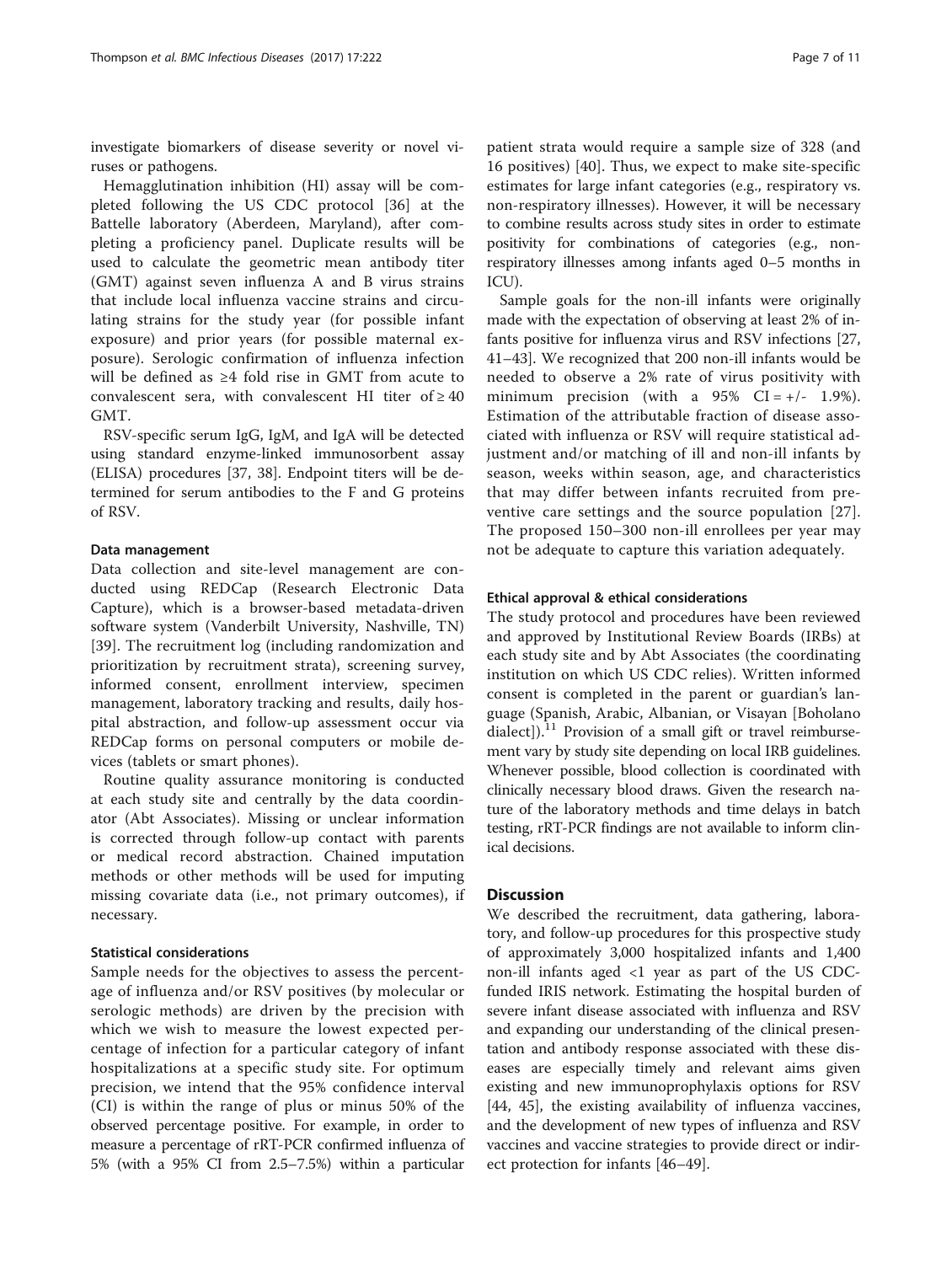# Study strengths

By focusing on all acute infant illnesses, our prospective study promises to quantify the proportion of severe influenza and RSV disease that is missed by traditional surveillance approaches, case definitions, and molecular diagnostics. It is unique in its systematic sampling of acutely ill infants that does not rely on clinical judgment, its collection of in-depth clinical and socio-demographic information, and its use of both molecular and serologic diagnostics. Our Network extends research beyond the USA and other high-income countries and also includes countries with prolonged or multiple epidemic periods (Nicaragua and the Philippines), which are also under-represented in influenza and RSV research. Other strengths include the multicountry composition of our network, which will allow us to examine the consistency of trends across settings with different medical systems and infant populations. In addition, given the multi-agent source of many infant diseases [[27](#page-10-0), [50](#page-10-0)–[55\]](#page-10-0) and the absence of community controls in many hospital studies [\[27\]](#page-10-0), the enrollment of non-ill infants from the same community is an important study feature which will allow us to examine the frequency of influenza virus and RSV infections among non-ill infants and, depending on sample size and virus attack rate, possibly estimate the virus-specific attributable fraction of influenza and RSV to severe disease.

#### Limitations

Our study has at least six limitations. First, the number and types of influenza virus infections we identify will depend on the circulating viruses in each country during the years of our study and may under- or over-estimate the expected frequency of disease in future years. Indeed, reviews of influenza studies in Africa and India observed 5- to 20-fold differences in incidence estimates across studies [[56, 57](#page-10-0)]. Similarly, due to the timing and funding cycle of the study, we may not enroll infants during complete influenza and RSV seasons in all countries for all study years.

Second, different hospitals and medical systems likely have different clinical thresholds for hospitalization [[6,](#page-9-0) [27, 58](#page-10-0), [59](#page-10-0)], which will make comparisons across settings difficult; yet, this may be less of a concern when we examine the subset of infants requiring intensive care, who would likely be admitted in most settings. Third, the IRIS network does not include a low income country. Therefore, our ability to generalize from the middleincome countries in the IRIS network to low-income countries, where the burden of infant disease is high and access to hospital care is poor, is limited.

Fourth, although we expect our study methods will increase the identification of influenza and RSV infections, we recognize that our observations will continue to underestimate the true burden of these diseases; for example, serologic diagnostic assays will fail to identify some infections due to known limits in the measurement sensitivity of HI [\[60](#page-10-0)–[62](#page-10-0)] and the inability of immune challenged infants to mount a robust antibody response [\[63](#page-10-0)–[65\]](#page-10-0). Fifth, as an observational study that relies on existing local clinical practices, we will not have standardized measures of vital signs or clinical laboratory values using common procedures and calibrated instruments, which will limit the validity, reliability, and comparability of these indicators. Sixth, our focus on viral etiologies excludes description of other infectious and non-infectious etiologies of acute illness.

# Conclusions

The IRIS network promises to expand our knowledge of the frequency, clinical features, and antibody responses associated with serious influenza and RSV disease among infants aged <1 year. Although variations in findings across study sites and years is a common challenge [[66\]](#page-10-0), we hope to identify at least two consistent trends regarding influenza among infants: (i) the proportion of non-respiratory hospital admissions among infants that are associated with influenza infections; (ii) the proportion of influenza infections that are missed by molecular diagnostics but can be identified by serologic diagnostics. For RSV, we aim to: (iii) identify risk factors associated with severe RSV disease across countries; (iv) evaluate the RSV-specific antibody response among infants hospitalized with severe RSV infections. These insights could aid countries in making more precise estimates of disease burden and inform decisions about the potential value of existing and new vaccines and other prevention and treatment strategies.

# **Endnotes**

<sup>1</sup>The duration of viral shedding among infants may be less of a concern for RSV infections, where prolonged viral shedding has been observed in studies of symptomatic children (Munywoki, et al. [\[67](#page-10-0)]). <sup>2</sup>

 $2$ Study planning began at a workshop on April 15–16, 2015 in Atlanta, Georgia USA attended by site principal and co-investigators and investigators and advisors from US CDC and Abt Associates. A second planning workshop by investigators to review results of the first year of enrollment and make minor revisions to protocols and procedures took place in Tirana, Albania on April 25–28, 2016. <sup>3</sup>

<sup>3</sup>All sites have completed year 1 enrollment within the following enrollment dates: Nicaragua (6/26/2015–1/29/ 2016), Philippines (10/1/2015–9/30/2016), Albania (12/ 1/2015–5/2/2016), and Jordan (12/27/2015–5/2/2016).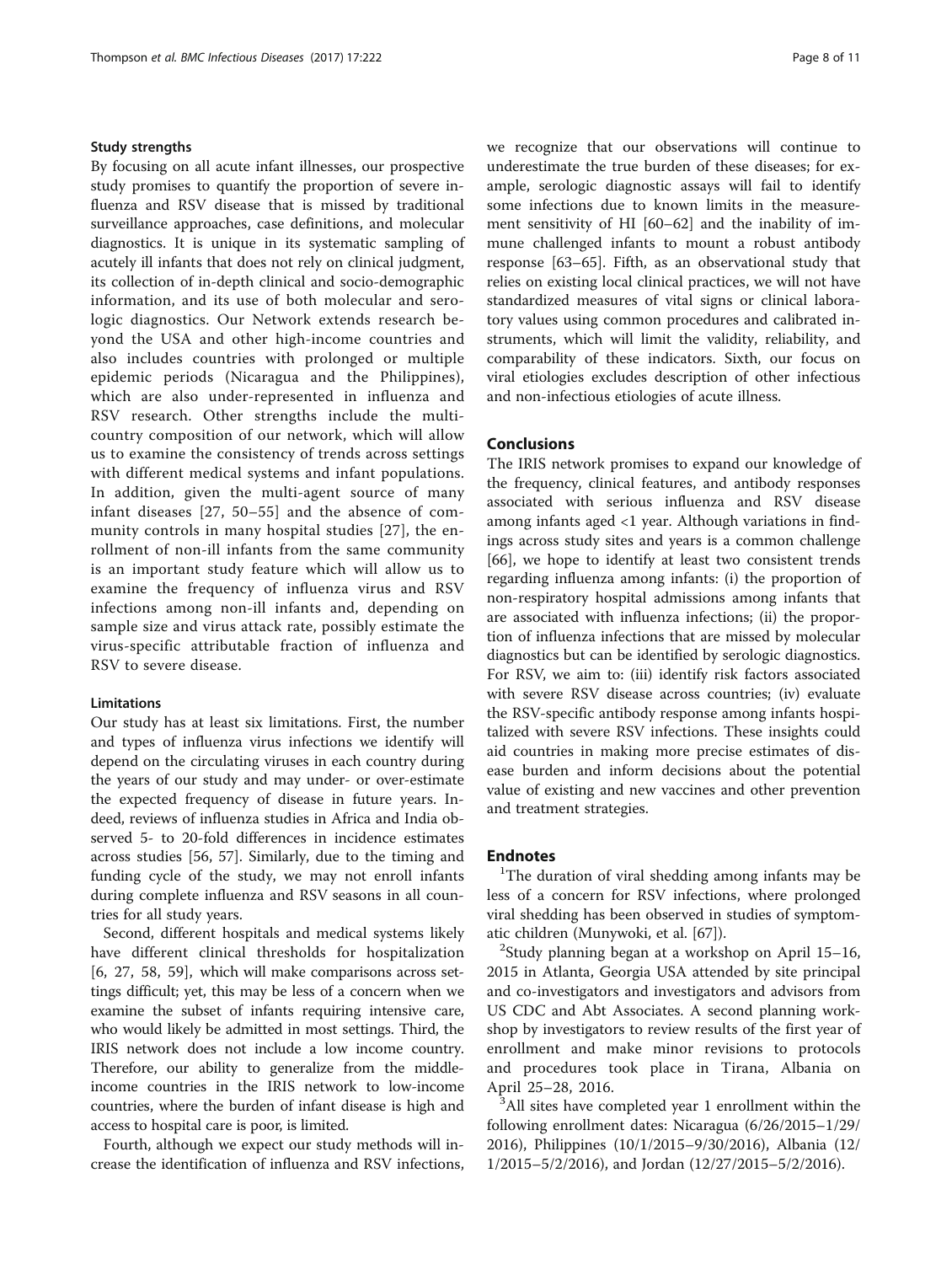<sup>4</sup>The Philippines site changed their primary enrollment sites during several months in 2016 in the following ways. During June to September, 2016, the Philippines site attempted to expand enrollment of hospitalized infants at four small hospitals on Bohol Island (Borja Family Hospital, Ramiro Community Hospital, Tagbilaran Community Hospital, and Tagbilaran Maternity & Children's Hospital). Given the relatively small number of eligible infants hospitalized in these settings, the site returned to enrolling infants only from the primary hospital (Governor Celestino Gallares Memorial Regional Hospital) starting in October, 2016. Also, during the initial months of the study (October to December, 2015), the site attempted to enroll non-acutely ill infants scheduled for routine surgical procedures at the primary study hospital, but abandoned this approach due to the relatively small number of eligible non-ill infants that could be enrolled from this setting.

<sup>5</sup>Specifically, Albania plans to enroll during November through May for each study season based on historical patterns of seasonal influenza circulation as documented by national sentinel surveillance systems for Severe Acute Respiratory Illness (SARI) and Influenza-like Illness (ILI) at the Institute of Public Health. Jordan plans to enroll during December through April for each study season, with the start of enrollment also informed by reports of rRT-PCR confirmed influenza cases from the Central Public Health Laboratory of Jordan through their sentinel surveillance networks. Nicaragua enrolled from June through February in the first year, based on historical influenza data from two ongoing pediatric cohort studies in Managua, previously described (Gordon, 2015; Gresh, 2016); starting in year 2, enrollment began a month earlier, based on historical surveillance data that indicated RSV circulation began as early as May. The Philippines plans to continue enrollment in year 1 through December, 2016, based on indicators of multiple influenza epidemic periods as documented by WHO FluNet surveillance; additional data on influenza and RSV circulation was referenced from the National Influenza Center at the Research Institute for Tropical Medicine in Manilla. <sup>6</sup>

For example, Nicaragua implement a three-tiered enrollment plan in year 1 whereby enrollment increased when either  $(1)$  >5% of cohort samples are influenza positive or (2) 5% of national surveillance samples from Managua are influenza positive. Enrollment targets ranged from 4–24 hospitalized infants per week and 0 to 12 non-ill infants per week. Enrollment decreased one week following influenza positivity rates dropping below 5% among samples from the community cohort, national surveillance platforms, and study hospital. In year 2, enrollment will increase when either (1) >5% of cohort samples are influenza positive,  $(2)$  >5% of national surveillance samples are influenza positive, (3) >5% of study samples are influenza positive, or (4) >10% of study samples are RSV positive. Enrollment targets will range from 6–28 hospitalized infants per week and 3–11 non-ill infants per week. Enrollment will decrease when none of the preceding conditions are met. <sup>7</sup>

 $7$ Exclusion criteria including (a) Residence is outside of local area and thus unable to participate in follow-up; (b) Parent or guardian is not available to provide information on the infant's index illness or medical history; (c) Parent or guardian is unable to understand informed consent due to language or other communication barrier; (d) Infant is presenting for a non-acute illness such as injuries, congenital ailments, or chronic conditions (without an acute onset date); (e) Infant has not been discharged from the hospital after delivery.

Specific clinical admission diagnoses monitored by all sites include respiratory illnesses (e.g., acute respiratory distress syndrome, asthma exacerbation, bronchiolitis, pertussis-like syndrome, pneumonia, reactive airway disease exacerbation, respiratory failure) and nonrespiratory illnesses (e.g., bacteremia, dehydration, encephalitis, febrile seizures, meningitis, sepsis, urinary tract infection). At admission, these are preliminary clinical diagnoses or symptom and syndromic descriptions; they are not captured as ICD codes at study sites during the period when enrollment occurs. Acute illnesses can be categorized as involving respiratory only, non-respiratory only, or both respiratory and nonrespiratory presentations. For the purposes of stratification and sampling, infants with both respiratory and non-respiratory illness indications are counted in the respiratory category. In this way, we prioritize enrollment of infants with non-respiratory presentations given the importance of enrolling infants with atypical influenza or RSV disease. This initial categorization only serves to prioritize screening; complete signs, symptoms, and diagnoses are recorded for all enrolled infants. <sup>9</sup>

<sup>9</sup>Nasal and oropharyngeal swabs are ULT Minitip flock swabs (Copan Diagnostics, Inc., Murrieta, CA USA). After collection, they will be combined in the same tube with MicroTest Room Temperature transport medium

from Remel Products (Lenexa, KS USA).<br><sup>10</sup>Site laboratories are Institute of Public Health Tirana (Albania), Central Public Health Laboratory Jordan, Centro Nacional de Diagnostico y Referencia (CNDR) (Nicaragua), and Research Institute for Tropic Medicine (Philippines). All laboratories are WHO National Influenza Centers.<br><sup>11</sup>English translations of the informed consent docu-

ments from each study site, approved by Institutional Review Boards at study sites and at Abt Associates, are available from the authors.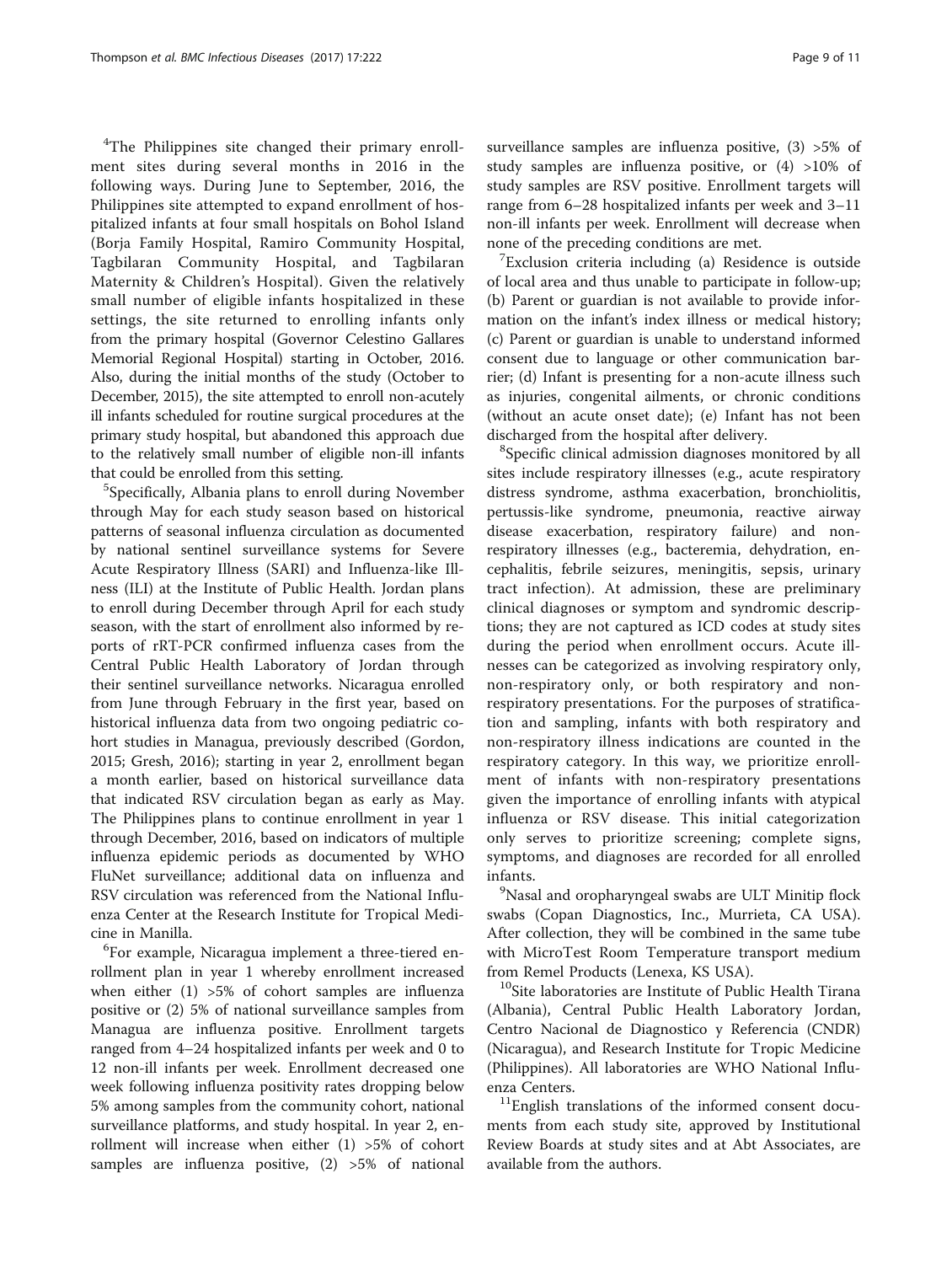#### <span id="page-9-0"></span>Abbreviations

GMT: Geometric mean titer; HI: serum hemagglutination inhibition antibody (assay); ICU: intensive care unit; IRB: Institutional review board; IRIS: influenza and RSV in infants study; rRT-PCR: real time reverse transcriptase polymerase chain reaction assay; RSV: respiratory syncytial virus; US CDC: Centers for Disease Control and Prevention (USA)

#### Acknowledgements

Other IRIS Network authors from US CDC (Brett Whitaker, Azaibi Tamin, Teresa C.T. Peret, Meredith McMorrow), Abt Associates (Rebecca Fink, Laura Edwards), Nicaragua (Guillermina Kuan, Nery Sanchez, Sergio Ojeda, Karla Patricia Membreño), Jordan (Aktham Haddadin, Mahmoud Al-Gazo), Philippines (Diozele Sanvictores, Edelwisa S Mercado, Maribeth Jimenez, Ma Azucena Redillas, Analyn Suaffield, Marilie Dagupan, Jenilyn Lungat, Amalia Penaranda, Lei Lanna Mendoza-Dancel, Karen Lana Cruz). In addition, the authors would like to thank the following from US CDC (Marc-Alain Widdowson, Sandra Dos Santos Chavez, Sonja Olsen, Jerome Tokars, Joe Bresee, Dean Erdman, Danny Feikin, David Bell), Nicaragua (Eveling Aguilar, Jasmina Ampie, Vilmaricia Cerda, Yexica Chavez, Heydi Rodriguez, Wismar Ubau, Noritza Martinez, Francisco Morales, Roger Lopez, Andrea Nuñez, Ubania Vargas, Jose Victor Zambrana, William Aviles, Raquel Burger-Calderon, Douglas Elizondo, Brenda Lopez), Jordan (Samir Faouri), Albania (Gjeorgjina Kuli-Lito, Zamira Sinoimeri, Enkeleda Duka, Ilirjana Bakalli, Numila Maliqari, Gentiana Gora, Zoje Kurti, Iris Hatibi, Jonilda Sulo, Anisa Xhaferri, Alma Robo). All study sites also wish to thank the staff of the contribution hospitals and health centers. Finally, we are extremely grateful to the study participants and their families.

The authors are also grateful for the feedback from four anonymous reviewers.

#### Funding

Contract HHSD2002013M53890B within CDC's Achieving Public Health Impact through Research and task 200-2014-F-60406 ("The Epidemiology and Prevention of Influenza Virus Infections in Low- and Middle-Income Countries") to Abt Associates from US CDC.

#### Availability of data and materials

Not applicable

#### Author contributions

Designed the study: MGT, DRH, AKA, AS, VLT, HMB, CK, AG, MGL, EA-B, PS, EAFS, SIG, LG. Laboratory support: IB, AB, MZL, JKM, TMA-S, MD, NJT. Coordination of the study: DRH, CK, IAK, BIM, LG, FS, VLT. Wrote the manuscript: MGT, DRH, AKA, AS, VLT, HMB, CK, AG, MGL, EA-B, PS, EAFS, SIG, LG. All authors read and approved the final manuscript.

#### Competing interests

No conflicts of interest were reported. The findings and conclusions in this report are those of the authors and do not necessarily represent the official position of the Centers for Disease Control and Prevention.

#### Consent for publication

Not appliable.

#### Ethics approval and consent to participate

The study protocol and procedures have been reviewed and approved by Institutional Review Boards at Abt Associates (the coordinating institution on which US CDC relies) and at each study site: Medical Ethics Committee, Ministry of Health, Tirana, Albania; Jordanian Ministry of Health Institutional Review Board; Comite Institucional de Revision Etica, Ministerio de Salud, Nicaragua; Research Institute for Tropical Medicine Institutional Review Board. Written informed consent is completed in the parent or guardian's language.

#### Publisher's Note

Springer Nature remains neutral with regard to jurisdictional claims in published maps and institutional affiliations.

#### Author details

<sup>1</sup>Influenza Division, Centers for Disease Control and Prevention (CDC), Atlanta, GA, USA. <sup>2</sup>Abt Associates, Inc, Atlanta, GA, USA. <sup>3</sup>The Eastern

Mediterranean Public Health Network (EMPHNET), Amman, Jordan. 4 Department of Epidemiology & Control of Infectious Diseases, Institute of Public Health, Tirana, Albania. <sup>5</sup> Research Institute for Tropical Medicine, Department of Health, Muntinlupa City, Metro Manila, Philippines. <sup>6</sup>Division of Viral Diseases, CDC, Atlanta, GA, USA. <sup>7</sup>Department of Epidemiology, School of Public Health, University of Michigan, Ann Arbor, MI, USA. <sup>8</sup>Hospital Infantil Manuel de Jesús Rivera, Ministry of Health, Managua, Nicaragua. <sup>9</sup>Al-Bashir Hospital, Amman, Jordan. <sup>10</sup>Pediatric Hospital, University Hospital Centre, Tirana, Albania. 11Section of Infectious Diseases, Department of Pediatrics, University of Colorado School of Medicine, Aurora, Colorado, USA. <sup>12</sup>Center for Global Health, Department of Epidemiology, Colorado School of Public Health, Aurora, Colorado, USA. <sup>13</sup>Marshfield Clinic Research Foundation, Marshfield, WI, USA. 14Laboratorio Nacional de Virología, Centro Nacional de Diagnóstico y Referencia, Ministry of Health, Managua, Nicaragua. 15Department of Epidemiology & Control of Infectious Diseases, Virology Laboratory, Institute of Public Health, Tirana, Albania. <sup>16</sup>Sustainable Sciences Institute, Managua, Nicaragua. 17Influenza Division, MS A-32, National Center for Immunization and Respiratory Disease, Centers for Disease Control and Prevention, 1600 Clifton Road, NE, Atlanta, GA 30333, USA.

#### Received: 29 November 2016 Accepted: 1 March 2017 Published online: 22 March 2017

#### References

- 1. Nair H, Brooks WA, Katz M, et al. Global burden of respiratory infections due to seasonal influenza in young children: a systematic review and metaanalysis. Lancet. 2011;378(9807):1917–30.
- 2. O'Brien MA, Uyeki TM, Shay DK, et al. Incidence of outpatient visits and hospitalizations related to influenza in infants and young children. Pediatrics. 2004;113(3 Pt 1):585–93.
- 3. Nair H, Simoes EA, Rudan I, et al. Global and regional burden of hospital admissions for severe acute lower respiratory infections in young children in 2010: a systematic analysis. Lancet. 2013;381(9875):1380–90.
- 4. Schrag SJ, Shay DK, Gershman K, et al. Multistate surveillance for laboratoryconfirmed, influenza-associated hospitalizations in children: 2003-2004. Pediatr Infect Dis J. 2006;25(5):395–400.
- 5. Chaves SS, Perez A, Farley MM, et al. The burden of influenza hospitalizations in infants from 2003 to 2012, United States. Pediatr Infect Dis J. 2014;33(9):912–9.
- 6. Silvennoinen H, Peltola V, Vainionpaa R, Ruuskanen O, Heikkinen T. Incidence of influenza-related hospitalizations in different age groups of children in Finland: a 16-year study. Pediatr Infect Dis J. 2011;30(2):e24–8.
- 7. Hall CB, Weinberg GA, Iwane MK, et al. The burden of respiratory syncytial virus infection in young children. N Engl J Med. 2009;360(6):588–98.
- Papenburg J, Hamelin ME, Ouhoummane N, et al. Comparison of risk factors for human metapneumovirus and respiratory syncytial virus disease severity in young children. J Infect Dis. 2012;206(2):178–89.
- Leelarasamee A, Chupaprawan C, Chenchittikul M, Udompanthurat S. Etiologies of acute undifferentiated febrile illness in Thailand. J Med Assoc Thai. 2004;87(5):464–72.
- 10. Simmerman JM, Lertiendumrong J, Dowell SF, et al. The cost of influenza in Thailand. Vaccine. 2006;24(20):4417–26.
- 11. Katz MA, Tharmaphornpilas P, Chantra S, et al. Who gets hospitalized for influenza pneumonia in Thailand? Implications for vaccine policy. Vaccine. 2007;25(19):3827–33.
- 12. Olsen SJ, Thamthitiwat S, Chantra S, et al. Incidence of respiratory pathogens in persons hospitalized with pneumonia in two provinces in Thailand. Epidemiol Infect. 2010;138(12):1811–22.
- 13. Feikin DR, Njenga MK, Bigogo G, et al. Additional diagnostic yield of adding serology to PCR in diagnosing viral acute respiratory infections in Kenyan patients 5 years of age and older. Clin Vaccine Immunol. 2013;20(1):113–4.
- 14. Ploin D, Gillet Y, Morfin F, et al. Influenza burden in febrile infants and young children in a pediatric emergency department. Pediatr Infect Dis J. 2007;26(2):142–7.
- 15. Ploin D, Liberas S, Thouvenot D, et al. Influenza burden in children newborn to eleven months of age in a pediatric emergency department during the peak of an influenza epidemic. Pediatr Infect Dis J. 2003;22(10 Suppl):S218–22.
- 16. Quach C, Piche-Walker L, Platt R, Moore D. Risk factors associated with severe influenza infections in childhood: implication for vaccine strategy. Pediatrics. 2003;112(3 Pt 1):e197–201.